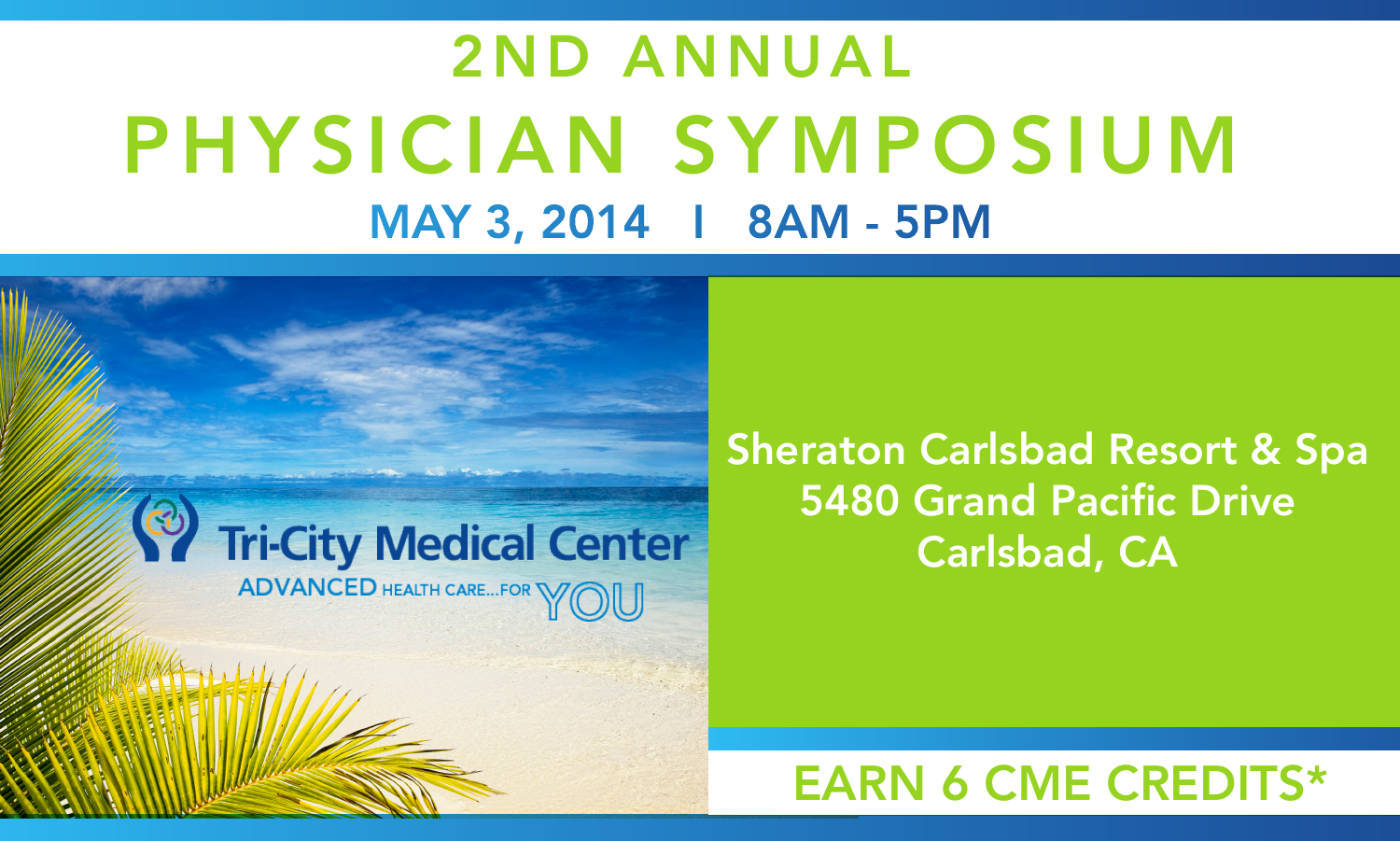

Marketing Department 2095 W Vista Way Suite 214 Vista, CA 92083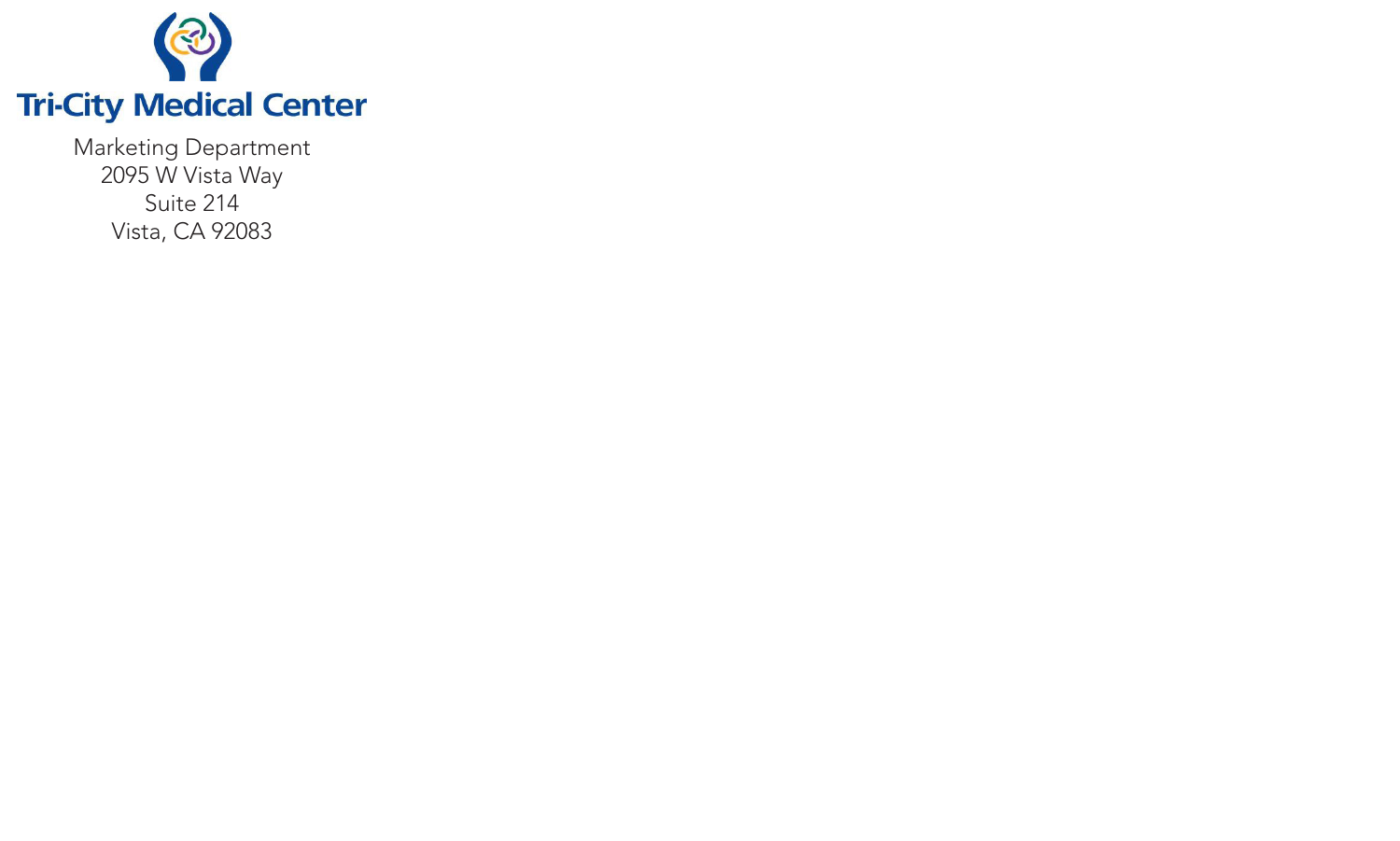# Learn everything you wanted to know about these exciting topics

# REGISTRATION OPENS AT 7:30AM ~ FIRST LECTURE BEGINS AT 8:30AM

#### ROBOTIC SPINE SURGERY

SPEAKERS: Dr. Neville Alleyne; Dr. Payam Moazzaz

Learn the latest advances in spine surgery and relate pros and cons to patients . Identify which spine conditions will result in the best outcomes using Mazor technology, diagnose and react appropriately to spine emergencies.

#### PERIANAL PATHOLOGY FOR PCP'S

SPEAKERS: Dr. Dhruvil P. Gandhi

Learn to diagnose correctly colorectal issues such as anal bleeding & hemorrhoids. Understand the different treatment options out there for anorectal complaints & learn when to partner with a colorectal surgeon.

#### DIABETES: FROM GOOD TO BAD

SPEAKERS: Dr. Alan Douglass; Dr. Harish Hosalkar

Learn to diagnose the correct treatment for their diabetic patients & what different options are available for patients that do not manage their diabetes. Discover the treatment options including deformity correction & when to partner with an Endocrinologist or orthopaedic surgeon.

#### HIP PRESERVATION

SPEAKERS: Dr. Harish Hosalkar

Learn to diagnose correctly Femoroacetabular Impingement (FAI). Understand what different treatment options are out there & when they should partner with an orthopaedic surgeon.